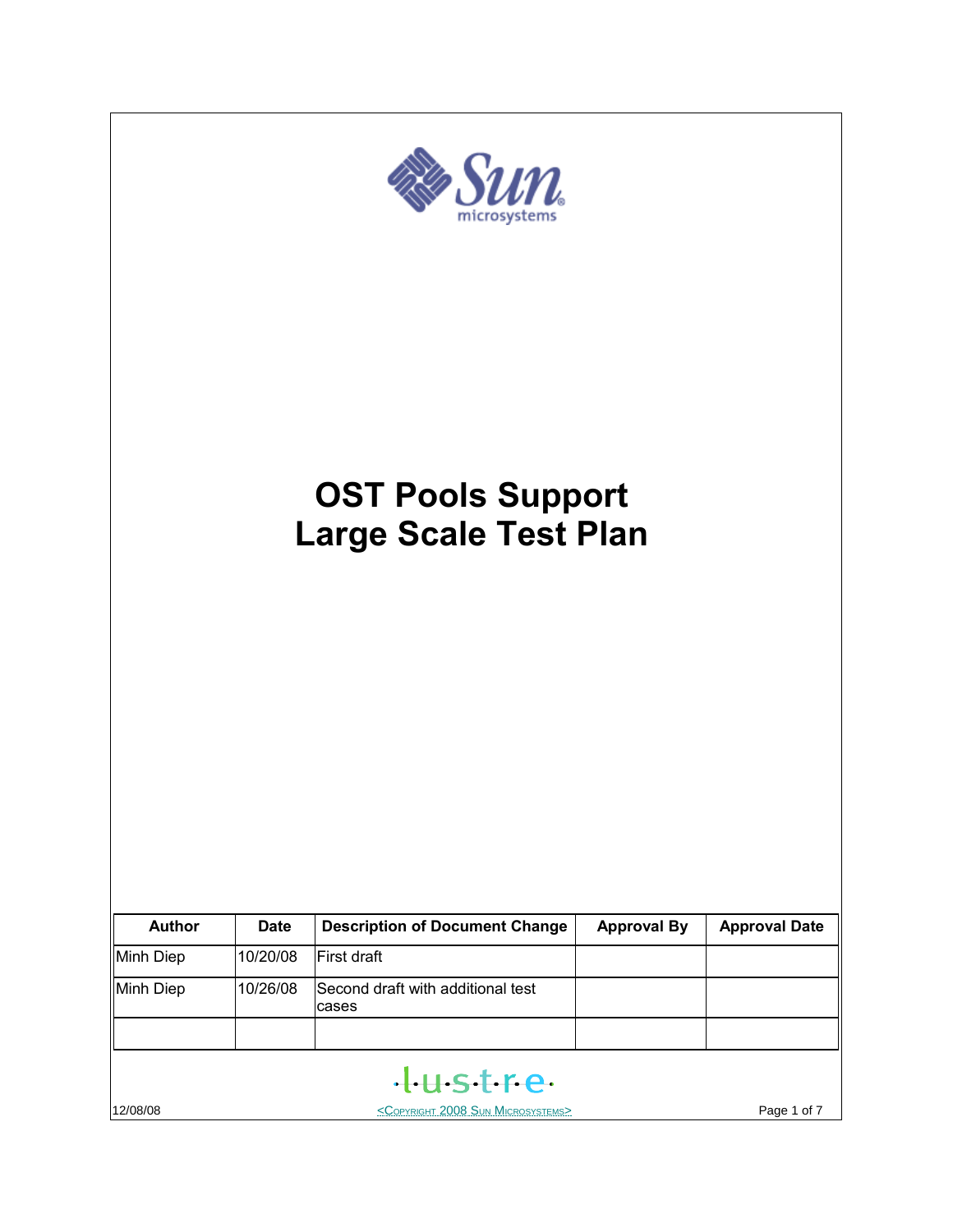# **I. Test Plan Overview**

This test plan describes various testing activities and responsibilities that are planned to be performed by Lustre QE. Per this test plan, Lustre QE will provide large-scale, system level testing for OST Pools project.

## **Executive Summary**

- Create a test plan to provide testing for OST Pools project for a large-scale cluster
- Required input from developers
- Require customer large cluster lab
- The output will be all tests are passed

### **Problem Statement**

We need to test the OST Pools feature on a large-scale cluster to make sure the feature is scalable.

#### **Goals**

• Verify that file creation performance is the same with and without the OST Pools feature.

### **Success Factors**

- All tests must be passed.
- Minimum performance regression. If there is a performance regression, the results must be reviewed and approved by RMG.

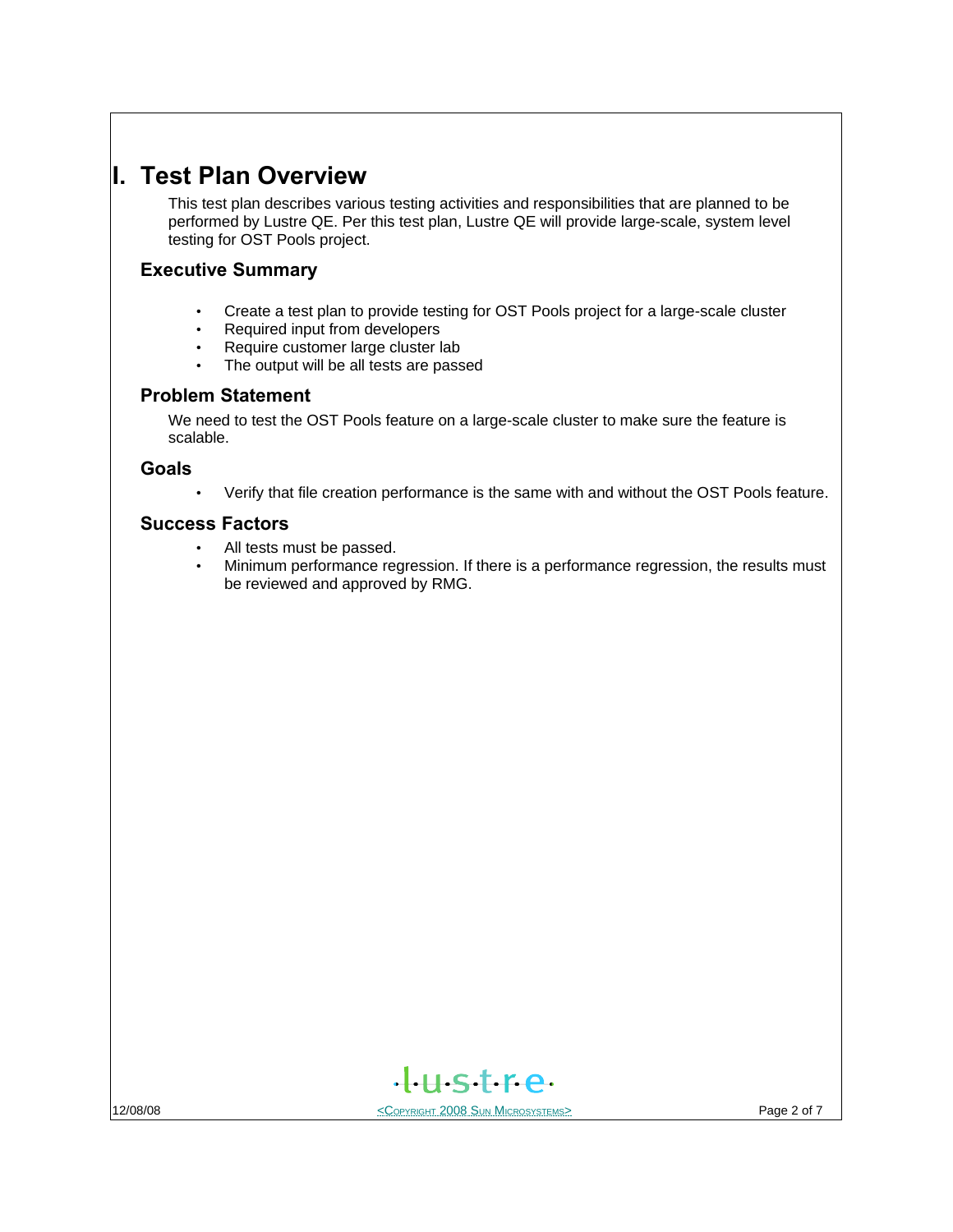## **Testing Plan for OST Pools feature testing at large scale.**

#### **Define the setup steps that need to happen for the hardware to be ready? Who is responsible for these tests?**

1) Get system time at customer lab.

- 2) Install Lustre RPMs.
- 3) Configure the Lustre file system and start running the tests.

The QE team in the Lustre group is responsible for setting up the test environment, running the tests, vetting and reporting the test results.

#### **Specify the date these tests will start, and length of time that these test will take to complete.**

Date start: 2008-10-30

Estimated time for install and setup file system: 5 hours Estimated time for 1 run:

It is difficult to estimate the time for a run because we have not tested on a large scale.

#### **Specify (at a high level) what tests will be completed? New, Exist tests, manual or automate**

Mdsrate **Existing test, automate** 



12/08/08 <COPYRIGHT 2008 SUN MICROSYSTEMS> Page 3 of 7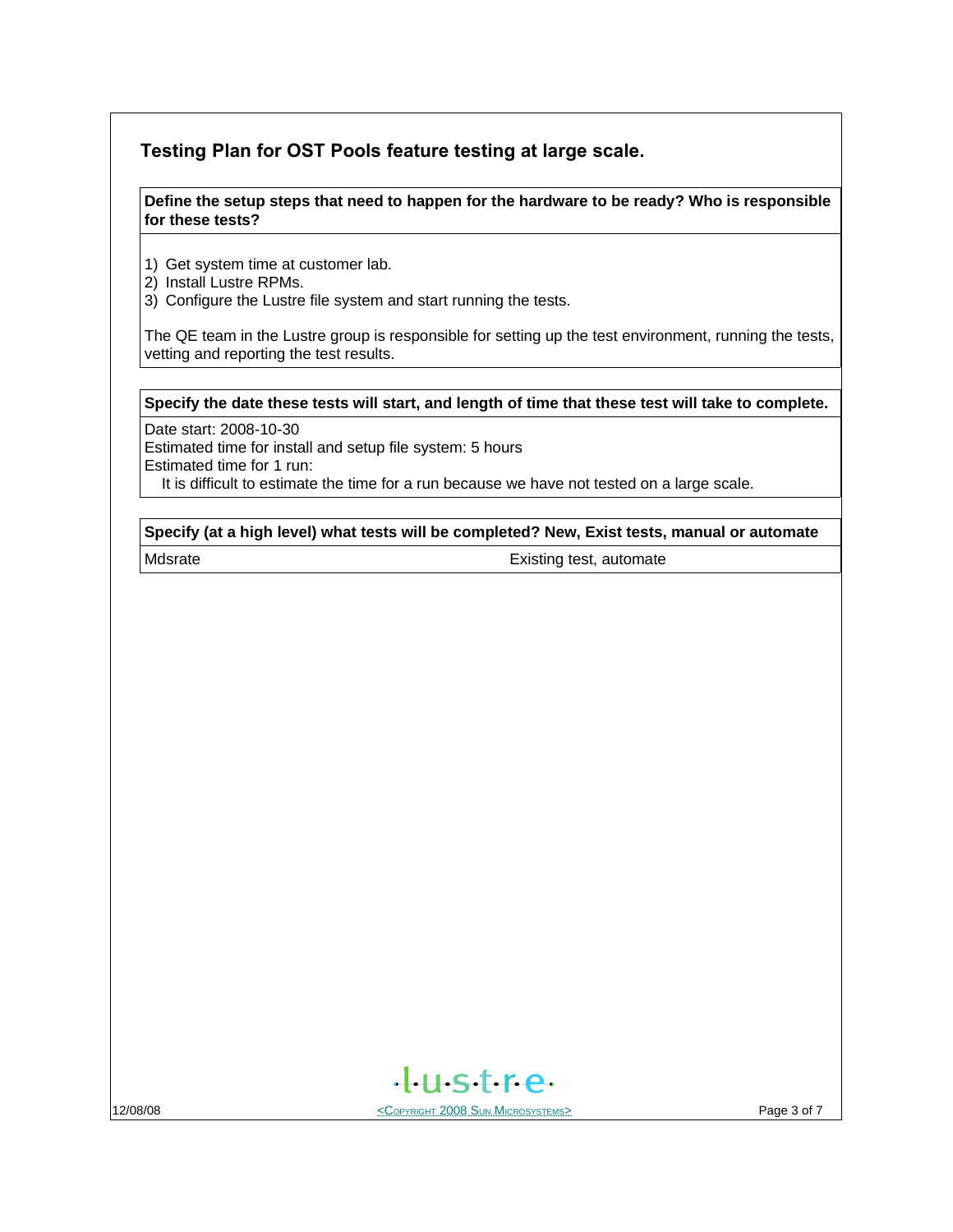### **Test Cases**

#### **Large Scale Testing**

**Large Scale: all large scale tests for OST Pools will be integrated into acceptance-small as largescale.sh**

To run this large scale test: 1. Install lustre.rpm and lustre-tests.rpm on all cluster nodes. 2. Specify the cluster configuration file, see cfg/local.sh and cfg/ncli.sh for details. 3. Run the test as: ACC\_SM\_ONLY=LARGE\_SCALE NAME=<config\_file> sh acceptance-small.sh or

NAME=<config\_file> sh large-scale.sh

| no.           | <b>Test Case</b>                     | Description                                                                                                                                                                                                                                                                                                                                                                                                                                                                                                                                                                                                                                                                                                                                                                                                                                                                                                                    |  |
|---------------|--------------------------------------|--------------------------------------------------------------------------------------------------------------------------------------------------------------------------------------------------------------------------------------------------------------------------------------------------------------------------------------------------------------------------------------------------------------------------------------------------------------------------------------------------------------------------------------------------------------------------------------------------------------------------------------------------------------------------------------------------------------------------------------------------------------------------------------------------------------------------------------------------------------------------------------------------------------------------------|--|
| $\mathbf 1$ . | Run mdsrate without<br>pools         | Create a file system with all of the OSTs and set stripe across all.<br>Run mdsrate from all clients and record the performance numbers.<br>Manual steps to run mdsrate:<br>mkdir /mnt/lustre/single<br>cd /usr/lib64/lustre/tests<br>./mdsrate.x86_64 --create --time 600 --dir /mnt/lustre/single --filefmt 'f<br>%%d'<br>./mdsrate.x86_64 --unlink --time 600 --nfiles 840000 --dir<br>/mnt/lustre/single --filefmt 'f%%d'                                                                                                                                                                                                                                                                                                                                                                                                                                                                                                  |  |
| 2.            | Run mdsrate with pool<br>on all OSTs | Create a file system with a pool of all of the OSTs and set stripe<br>across all. Run mdsrate from all the clients and record the<br>performance numbers.<br>Instruction for creating a pool manually:<br>1. From mds: lctl pool_new <fs name="">.<pool name=""><br/>2. Ictl pool_add <fs name="">.<pool name=""> lustre-OST[0-N] (where N is<br/>the total number of <math>OST - 1</math>)<br/>3. Mount the file system on one client and run Ifs setstripe -c -1 -s<br/>1048576 -p <pool name=""> /mnt/lustre<br/>4. Mount the file system on all clients<br/>5. Start run mdsrate on all clients<br/>Manual steps to run mdsrate:<br/>mkdir /mnt/lustre/single<br/>cd /usr/lib64/lustre/tests<br/>./mdsrate.x86_64 --create --time 600 --dir /mnt/lustre/single --filefmt 'f<br/>%%d'<br/>./mdsrate.x86_64 --unlink --time 600 --nfiles 840000 --dir<br/>/mnt/lustre/single --filefmt 'f%%d'</pool></pool></fs></pool></fs> |  |
| 3.            | Run mdsrate with pool<br>on 50% OSTs | Create a file system with a pool of half of all OSTs and set stripe<br>across all. Run mdsrate from all the clients and record the<br>performance numbers.<br>Instruction for creating a pool manually:                                                                                                                                                                                                                                                                                                                                                                                                                                                                                                                                                                                                                                                                                                                        |  |
|               |                                      | +H-S+Fe-                                                                                                                                                                                                                                                                                                                                                                                                                                                                                                                                                                                                                                                                                                                                                                                                                                                                                                                       |  |
| 12/08/08      |                                      | <copyright 2008="" microsystems="" sun=""><br/>Page 4 of 7</copyright>                                                                                                                                                                                                                                                                                                                                                                                                                                                                                                                                                                                                                                                                                                                                                                                                                                                         |  |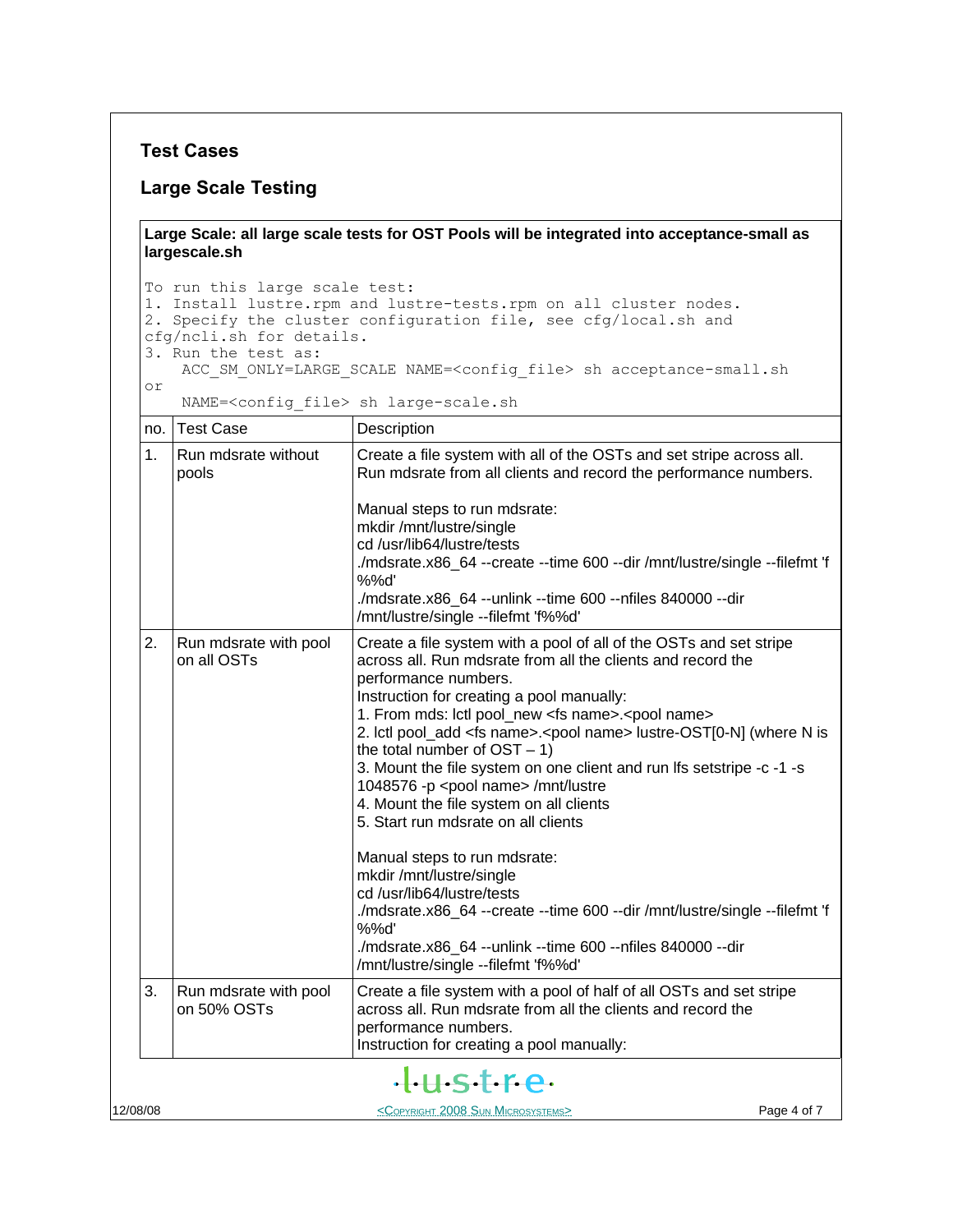|          |                                                                       |                                                 | 1. From the MDS: Ictl pool_new <fs name="">.<pool name=""><br/>2. Ictl pool_add <fs name="">.<pool name=""> lustre-OST[0-N] (where N is<br/>the total number of OST/2)<br/>3. Mount the file system on one client and run Ifs setstripe -c -1 -s<br/>1048576 -p <pool name=""> /mnt/lustre<br/>4. Mount the file system on all clients.<br/>5. Start run mdsrate on all clients.</pool></pool></fs></pool></fs> |  |  |  |  |
|----------|-----------------------------------------------------------------------|-------------------------------------------------|-----------------------------------------------------------------------------------------------------------------------------------------------------------------------------------------------------------------------------------------------------------------------------------------------------------------------------------------------------------------------------------------------------------------|--|--|--|--|
|          |                                                                       |                                                 | Manual steps to run mdsrate:<br>mkdir /mnt/lustre/single<br>cd /usr/lib64/lustre/tests<br>./mdsrate.x86_64 --create --time 600 --dir /mnt/lustre/single --filefmt 'f<br>%%d'<br>/mdsrate.x86_64 --unlink --time 600 --nfiles 840000 --dir<br>/mnt/lustre/single --filefmt 'f%%d'                                                                                                                                |  |  |  |  |
|          | 4.                                                                    | Evaluate<br>creation/deletion of large<br>pools | Manually create a pool with the maximum number of OSTs available.<br>Record the time it takes to add such large number of OSTs.                                                                                                                                                                                                                                                                                 |  |  |  |  |
|          |                                                                       |                                                 | 1. From mds: lctl pool_new <fs name="">.<pool name=""><br/>2. Time lctl pool_add <fs name="">.<pool name=""> lustre-OST[0-N] (where<br/>N is the total number of <math>OST - 1</math>)</pool></fs></pool></fs>                                                                                                                                                                                                  |  |  |  |  |
|          |                                                                       |                                                 | Manually delete the pool in above configuration. Record the time it<br>takes to delete such large number of OSTs.                                                                                                                                                                                                                                                                                               |  |  |  |  |
|          |                                                                       |                                                 | 3. Time lctl pool_remove <fs name="">.<pool name=""> lustre-OST[0-N]<br/>(where N is the total number of <math>OST - 1</math>)</pool></fs>                                                                                                                                                                                                                                                                      |  |  |  |  |
|          | 5.                                                                    | verified overlapping<br>pools                   | 1. Create a pool (named abc) with 75% of the number of OSTs.<br>Ictl pool_new lustre.abc<br>Ictl pool_add lustre.abc OST[0-2]                                                                                                                                                                                                                                                                                   |  |  |  |  |
|          |                                                                       |                                                 | 2. Create a second pool (named 123) with 50% overlapping with pool<br>abc and 25% non-overlapping OSTs.<br>Ictl pool_new lustre.123<br>Ictl pool_add lustre.123 OST[1-3]                                                                                                                                                                                                                                        |  |  |  |  |
|          |                                                                       |                                                 | 3. On the clients, mount lustre FS under /mnt/lustre, then create two<br>directories.<br>mkdir /mnt/lustre/abc /mnt/lustre/123                                                                                                                                                                                                                                                                                  |  |  |  |  |
|          |                                                                       |                                                 | 4. Set stripe the directories to different a pool.<br>lfs setstripe -c -1 -s 1048576 -p abc /mnt/lustre/abc<br>Ifs setstripe -c -1 -s 1048576 -p 123 /mnt/lustre/123                                                                                                                                                                                                                                            |  |  |  |  |
|          |                                                                       |                                                 | 5. Create several files under each directory and verify the pool<br>information is correct on each file.                                                                                                                                                                                                                                                                                                        |  |  |  |  |
|          |                                                                       |                                                 | Touch /mnt/lustre/abc/a, getstripe sample below is correct.<br>Ifs getstripe -v a<br>OBDS:                                                                                                                                                                                                                                                                                                                      |  |  |  |  |
|          | tustre                                                                |                                                 |                                                                                                                                                                                                                                                                                                                                                                                                                 |  |  |  |  |
| 12/08/08 | Page 5 of 7<br><copyright 2008="" microsystems="" sun=""></copyright> |                                                 |                                                                                                                                                                                                                                                                                                                                                                                                                 |  |  |  |  |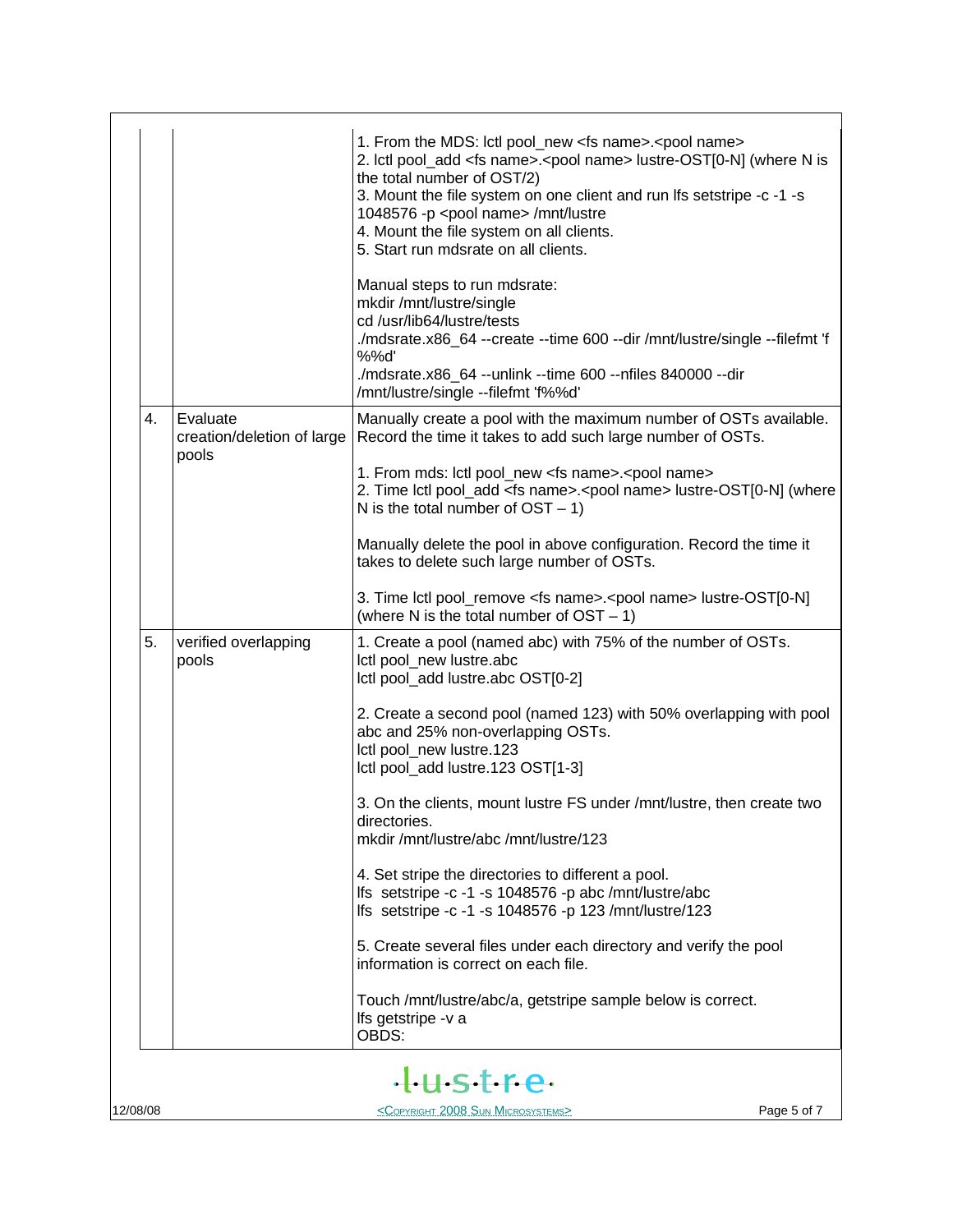| 0: lustre-OST0000_UUID ACTIVE                   |
|-------------------------------------------------|
| 1: lustre-OST0001_UUID ACTIVE                   |
| 2: lustre-OST0002 UUID ACTIVE                   |
| 3: lustre-OST0003 UUID ACTIVE                   |
| a                                               |
| Imm_magic:<br>0x0BD30BD0                        |
| Imm_object_gr: 0x5                              |
| Imm_object_id: 0x800001cfc005                   |
| Imm_stripe_count: 3                             |
| Imm_stripe_size: 1048576                        |
| Imm_stripe_pattern: 1                           |
| lmm_pool_name:<br>abc                           |
| obdidx<br>objid<br>objid<br>group               |
| $\overline{2}$<br>3173<br>0xc65<br>5            |
| 5<br>$\overline{0}$<br>2869<br>0xb35            |
| 5<br>$\mathbf{1}$<br>3199<br>0xc7f              |
|                                                 |
| Touch /mnt/lustre/123/1, getstripe sample below |
| lfs getstripe -v ./1                            |
| OBDS:                                           |
| 0: lustre-OST0000 UUID ACTIVE                   |
| 1: lustre-OST0001_UUID ACTIVE                   |
| 2: lustre-OST0002_UUID ACTIVE                   |
| 3: lustre-OST0003_UUID ACTIVE                   |
| 1/1                                             |
| 0x0BD30BD0<br>Imm_magic:                        |
| lmm_object_gr: 0x5                              |
| lmm_object_id:<br>0x800001cfc008                |
| Imm_stripe_count: 3                             |
| Imm_stripe_size: 1048576                        |
| Imm_stripe_pattern: 1                           |
| lmm_pool_name:<br>123                           |
| obdidx<br>objid<br>objid<br>group               |
| 3176<br>0xc68<br>$\overline{2}$<br>5            |
| 5<br>3<br>3179<br>0xc6b                         |
| 5<br>1<br>3202<br>0xc82                         |
|                                                 |
|                                                 |

# **Benchmarking**

Not applicable. This is not a performance project

# **II. Test Plan Approval**

- Review date for the Test Plan review with the client:<br>• Date the Test Plan was approved by the client (and I
- Date the Test Plan was approved by the client (and by whom)
- Date(s) agreed to by the client to conduct testing